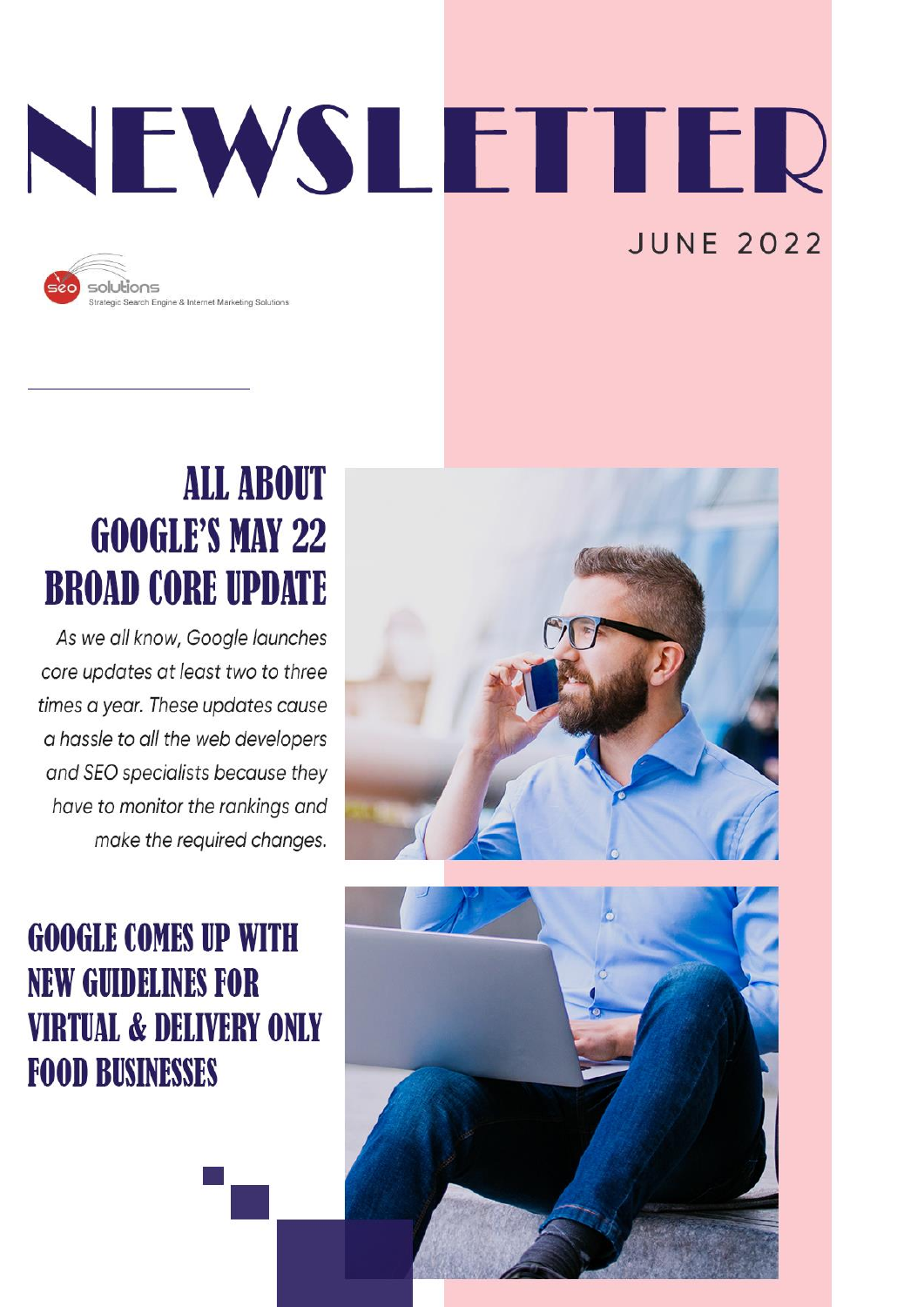

#### **ALL ABOUT GOOGLE'S MAY 22 BROAD CORE UPDATE 1**

As we all know, Google launches core updates at least two to three times a year. These updates cause a hassle to all the web developers and SEO specialists because they have to monitor the rankings and make the required changes.

On May 25th, Google announced an update via a tweet.



This core update was further explained on **[Google](http://developers.google.com/search/blog/2022/05/may-2022-core-update) Search Central**. According to this article, Google makes changes to the ranking process to increase the accuracy of the search results. These improvements are called core updates. The core updates are not specific to certain sites but will certainly generate notable effects. Some sites' ranking may drop, while others may rank better.

Also, Google said that if any site does experience a drop in its ranking, they don't have to fix anything. These updates are meant to improve the system, helping under-ranked sites to get better traffic.

So, if your ranking suddenly drops, there's nothing to worry about. You have not violated any webmaster guidelines. You just have to sit back and wait for the next core update. One last thing you can do is observe the sites that have ranked higher and try to figure out the factors that helped them.

Still have any issues? You can get in touch with our experienced team for assistance.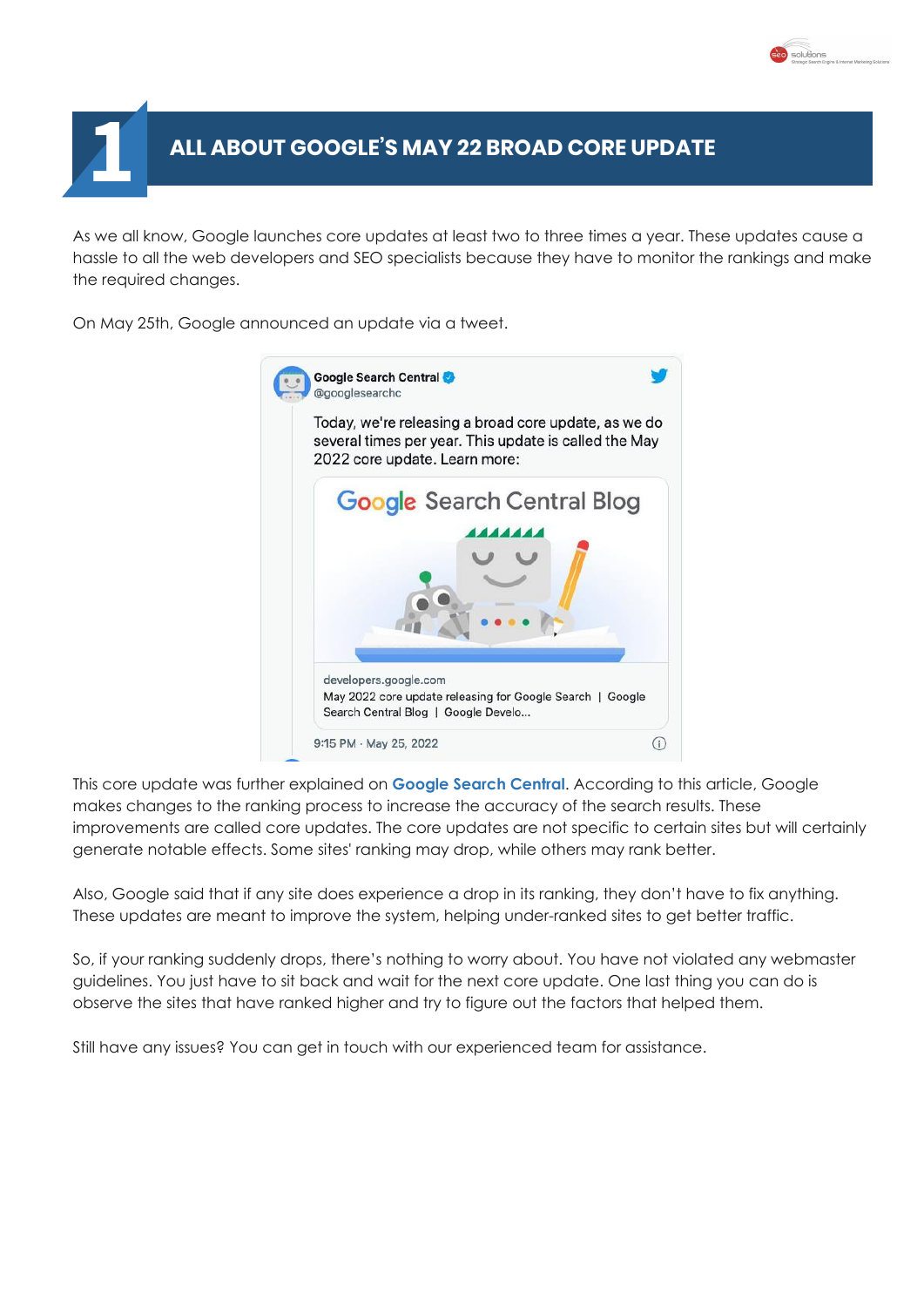

## **GOOGLE COMES UP WITH NEW GUIDELINES FOR VIRTUAL & 2 DELIVERY-ONLY FOOD BUSINESSES**

 $ch$  Hoose

Last month Google laid out new, more specific guidelines to help the virtual food brands and deliveryonly businesses with their Business Profiles on Google. These guidelines are meant for food businesses that don't really have a physical location in an area, but they do re-package and deliver the local restaurants' food.

The guidelines can be found in Google's **Guidelines for [representing](https://support.google.com/business/answer/3038177#zippy=%2Cchains-brands) your business on Google**, under the section Guidelines for chains, departments & individual practitioners.

Here's a look at what these new guidelines have to say:

#### Virtual food brande

Virtual food brands are permitted with conditions.

#### Co-located food brands offering pick-up

- · Food brands that are co-located each must have permanent separate signage. They should display their address only if they offer pick-up to all customers.
	- Delivery-only brands (no-pick up option) out of shared kitchens must hide their address and add service areas to that specific brand to avoid confusing their customers.

#### Delivery-only food brands

- Delivery-only brands (i.e. those operating out of virtual kitchens) are permitted if they have distinct branded packaging and a distinct website.
- Multiple virtual brands operating out of one location are permitted, but are subject to additional verification steps.
- · Delivery-only brands must add their service areas and hide the address on their business profile to avoid confusing their customers.
- · If there is a partnership where a food brand has authorized the virtual kitchen as a verified provider of the food, the virtual kitchen may manage each authorized brand's business profile once the authorization is confirmed.
- The facility that houses the delivery-only brands, i.e. Doordash Kitchens, is permitted to have its own separate business profile. Only someone affiliated with the facility can claim and verify this profile.

#### **Final Takeaway**

If you own a virtual food business, it is in your best interest to take a look at the new guidelines so that you can create a business profile on Google that isn't suspended.